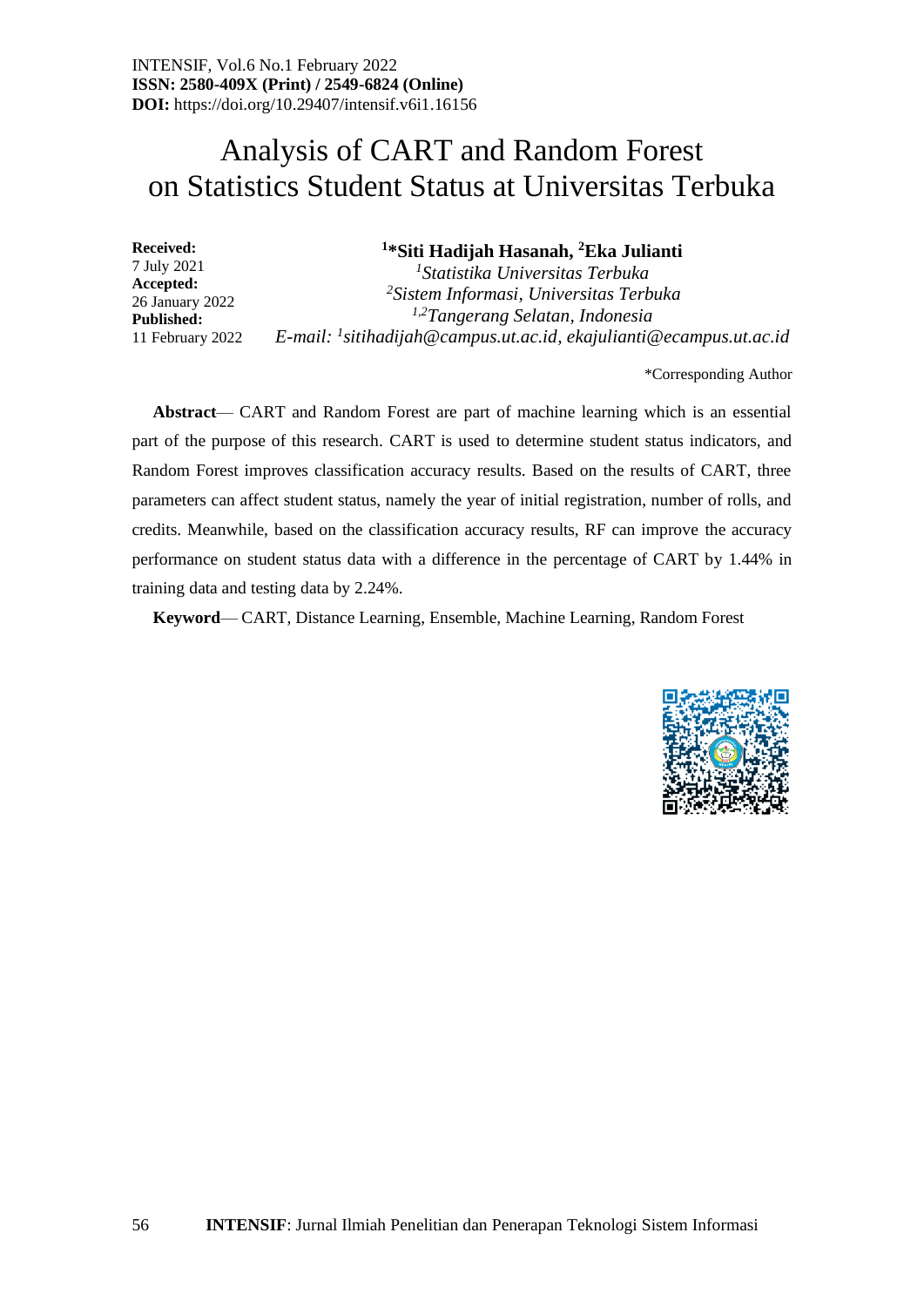## **I. INTRODUCTION**

The Open University (UT) has several faculties, one of which is the Faculty of Science and Technology (FST). This faculty was previously known as the Faculty of Mathematics and Natural Sciences (FMIPA). FST offers a Bachelor of Statistics study program. This study program was established in 1994 and has succeeded in producing Statistics graduates from various characteristics students possess. UT has an open and distance learning system, so it is one of UT's advantages compared to other universities in Indonesia by opening 39 service offices spread throughout Indonesia. UT does not limit the period of study completion, and there is no application of a dropout system. There is no limitation on the year of diploma graduation or age. The time for registration or registration is free throughout the year [1] [2]. Based on the advantages and convenience of studying at UT, there is one problem that must be faced by us, namely the active status of students. It happens because students are given the convenience of registering at any time, so many UT students are inactive in a particular semester. They do not know when the student will become active again [1].

This study aims to determine what indicators can affect student status to classify the status of active and inactive students. From the results of this study, a policy will also be made as a solution for students who can become inactive students in the next semester to reduce the number of inactive students in the UT Statistics study program. Several statistical methods used in the classification technique are CART and Random Forest (RF). Classification and Regression Trees (CART) is a data exploration method based on decision tree techniques. A regression tree is generated when the response variable is numeric, while a classification tree is generated when the response variable is categorical. The tree formed from the binary recursive sorting process in a data cluster makes the response variable values in each data cluster more homogeneous. CART is sensitive to new data so that if there is a slight change in a data set, it can result in a significant change in decision trees [3]. The way to solve this problem is to use an Ensemble method. This method is a classifier set that is trained individually. The prediction results obtained are combined when classifying new data [4] [5]. Some of the Ensemble techniques include Bagging [6][7], Boosting [7][8], and Random forest [9][10][11]. Random Forest (RF) is a development of the CART method by applying bootstrap aggregating (bagging) and random feature selection methods [9]. In RF, many trees are grown to form like a forest. The analysis is carried out by collecting these trees in a data set consisting of n observations and p explanatory variables.

Several studies have shown that RF is better than some machine learning methods, namely empirical studies using residential apartment data. These studies indicate that RF works better than the CHAID, CART, KNN, Multiple Regression, ANN (MLP) methods, and RBF and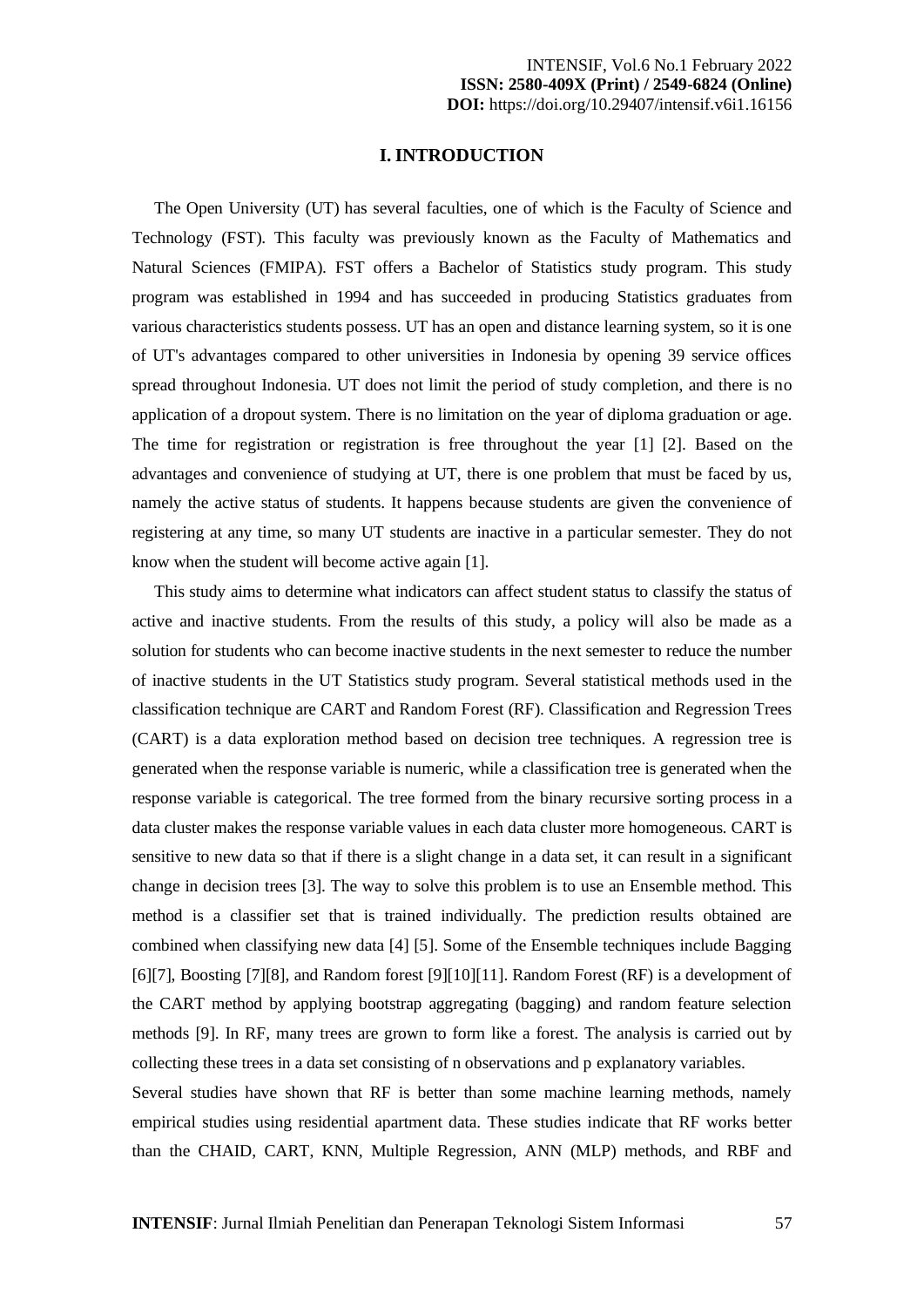Boosted Trees [12]. In the study of solar radiation, they are forecasting one day to 6 days ahead using MARS, CART, M5, and RF models. RF gives the best accuracy results while CART produces the lowest accuracy results [11]. Research in predicting the delay or progress of ship arrivals using three approaches, namely ANN Backpropagation, CART, and RF, from the results of the three methods obtained, RF is better than BP and CART [13]. Research on many attributes for early cancer detection so that dimension reduction is needed, then the CART and RF methods are applied. After analysis, it is found that RF is the method that produces the best performance compared to CART [14].

## **II. RESEARCH METHOD**

#### A. Data and Variables

This research data comes from UT Statistics Study Program students in 2019, totaling 1493, divided into 2, namely 70% training data and 30% testing data with nine independent variables and one response variable. These nine independent and one response were taken based on the data collection results, which we generally use to determine student characteristics. Characteristics of UT Statistics Study Program students consist of:

| <b>Variable</b> | <b>Information</b>               |              |                          |
|-----------------|----------------------------------|--------------|--------------------------|
|                 |                                  | <b>Scale</b> | Category                 |
| X1              | Gender                           | Nominal      | $1 = Man$                |
|                 |                                  |              | $2 = Woman$              |
| X <sub>2</sub>  | Age                              | Interval     |                          |
| X3              | Education                        | Ordinal      | $1 =$ Senior High School |
|                 |                                  |              | $2 =$ Associate Degree   |
|                 |                                  |              | $3 =$ bachelor's degree  |
|                 |                                  |              | $4 =$ master's degree    |
|                 |                                  |              | $5 =$ Doctoral Degree    |
| X4              | <b>Marital Status</b>            | Nominal      | $1 =$ Single             |
|                 |                                  |              | $2 =$ Married            |
| X5              | Job                              | Nominal      | $1 =$ Unemployment       |
|                 |                                  |              | $2$ = Private Employees  |
|                 |                                  |              | $3$ = Entrepreneur       |
|                 |                                  |              | $4 = Civil$ Servants     |
|                 |                                  |              | $5 = Army/Policy$        |
| X <sub>6</sub>  | <b>Initial Registration Year</b> | Interval     |                          |
| X7              | <b>Number of Registrations</b>   | Interval     |                          |
| X8              | Credits                          | Interval     |                          |
| X9              | <b>GPA</b>                       | Interval     |                          |
| Y               | <b>Student Status</b>            | Nominal      | $0 = Not$ Active         |
|                 |                                  |              | $1 =$ Active             |

**Table 1.** CHARACTERISTICS STUDENTS AT DEPARTMENT OF STATISTICS, UNIVERSITAS TED DILLA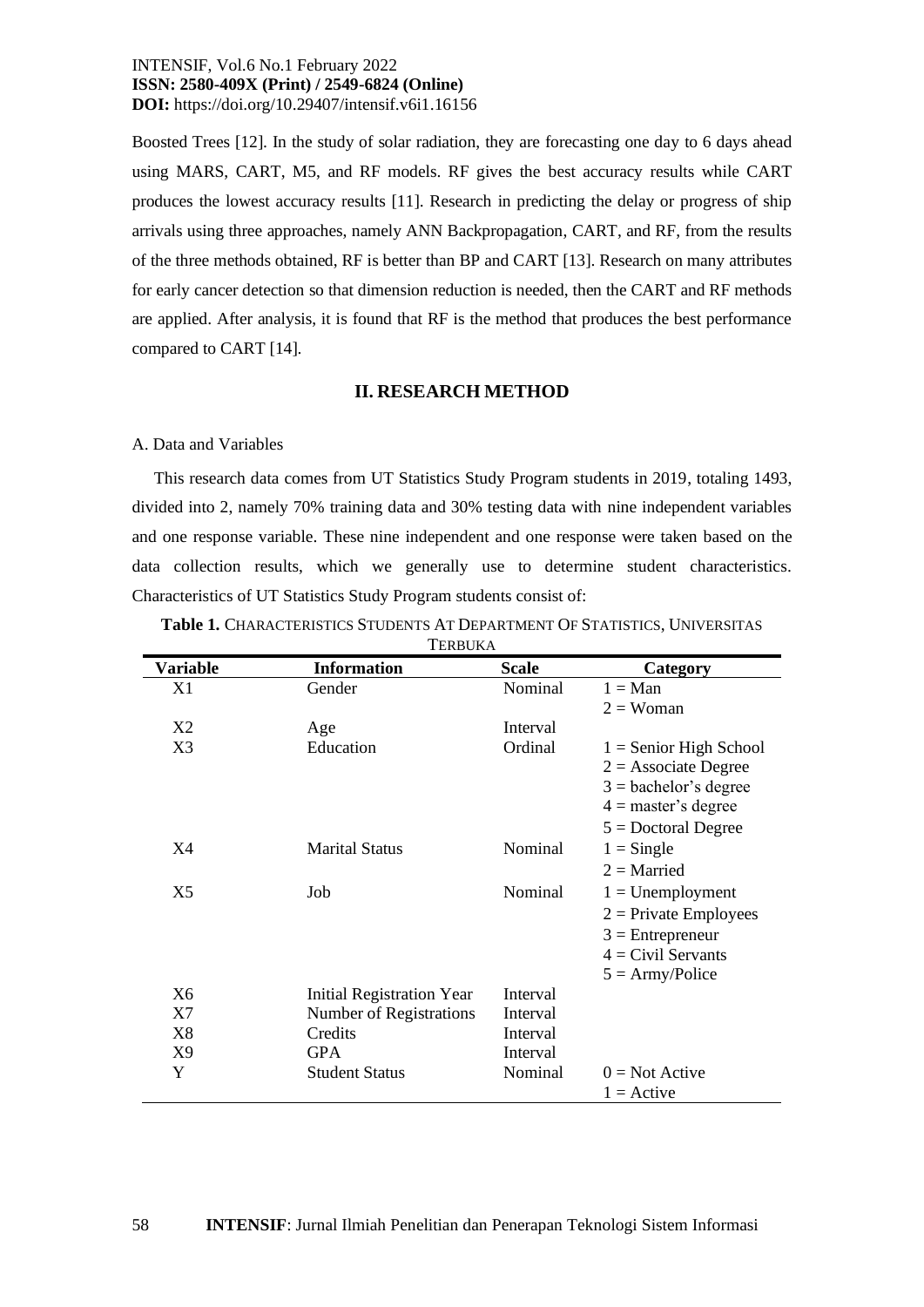## B. Data analysis

The construction of the CART classification tree includes three things [15], [16] :

a. Selection of sorters (split)

Each split only depends on the value originating from one independent variable.

b. Terminal node determination

node *t* can be used as a terminal node if there is no significant decrease in heterogeneity in splitting, there is only one observation on each child node, or there is a minimum limit of *n*. There is a limit on the number of maximum tree levels or depth.

c. Class label marking

Based on the rules of the most significant number of class members.

The formation of the classification tree stops if there is only one observation in each child node or there is a minimum limit of *n*. All observations in each child node are identical, and there is a limit to the maximum number of tree levels. After the maximum tree is formed, the tree pruning stage is carried out, which aims to prevent the formation of vast and complex classification trees so that a decent tree size is obtained based on cost complexity pruning.

RF is done in the following way [17] :

- a. Perform a random sampling of size n
- b. with recovery on cluster data. This stage is the bootstrap stage.

In this stage, the tree is constructed until it reaches its maximum size (without pruning). At each node, the disaggregation is done by selecting m explanatory variables at random, where  $m \lt \lt p$ . The best disaggregation is chosen from them explanatory variables. This stage is the stage of random feature selection.

c. Repeat steps a and b  $\overline{k}$  times so that a forest of k trees is formed. The observation response is predicted by aggregating the expected results of  $\overline{k}$  trees, and the classification is based on the majority vote.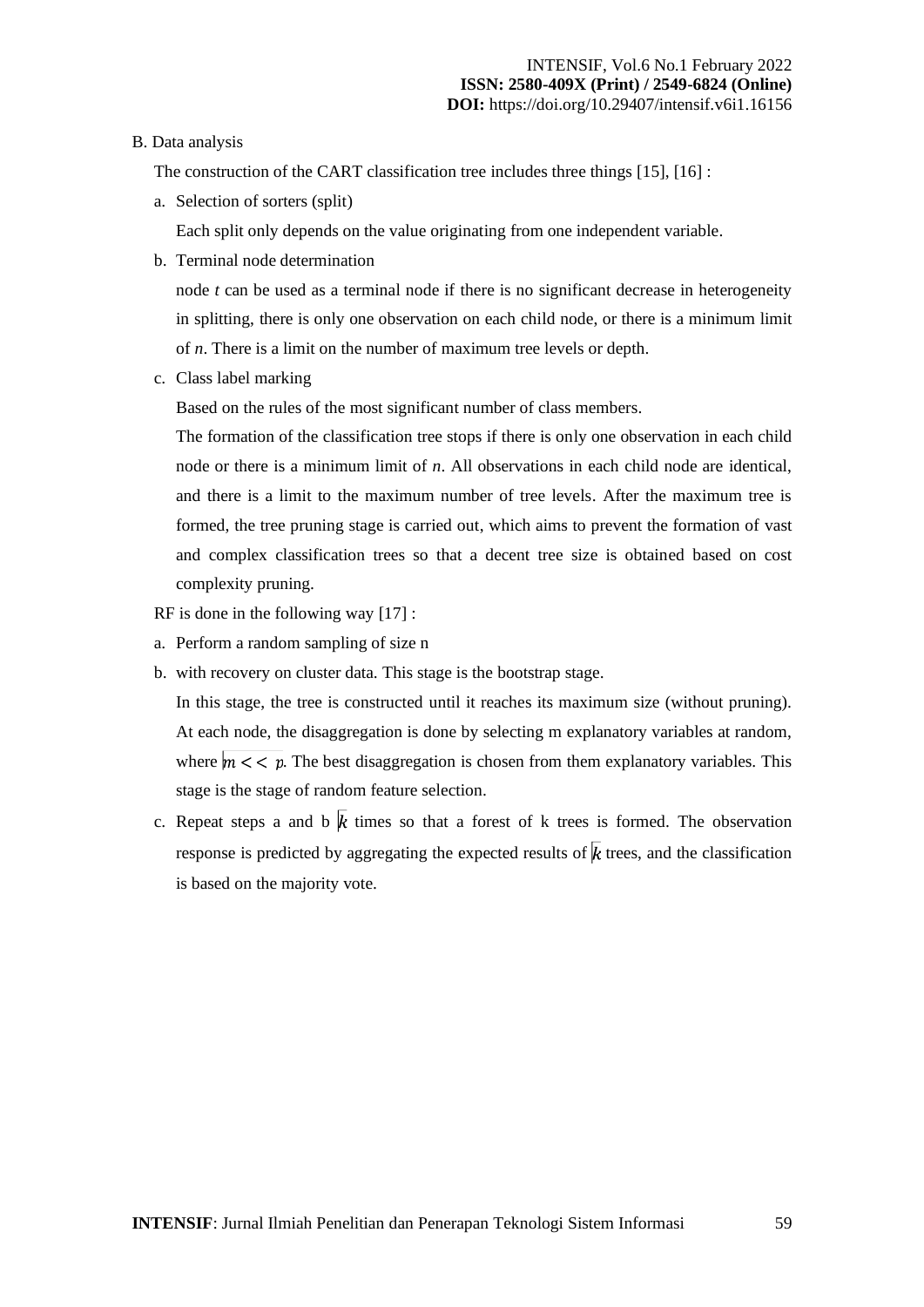# **III. RESULT AND DISCUSSION**

The following is a descriptive analysis that describes student status based on the following characteristics of the data:

| <b>Characteristics</b> | <b>Information</b>     | Not Active $(\% )$ | Active $(\% )$ |
|------------------------|------------------------|--------------------|----------------|
| Gender                 | Man                    | 35,9               | 64,1           |
|                        | Woman                  | 29,1               | 70,9           |
| Education              | Senior High School     | 31,9               | 68,1           |
|                        | Associate Degree       | 35,9               | 64,1           |
|                        | Bachelor's degree      | 29,0               | 71,0           |
|                        | Master's degree        | 00,0               | 100,0          |
|                        | <b>Doctoral Degree</b> | 100,0              | 00,0           |
| <b>Marital Status</b>  | Single                 | 26,1               | 73,9           |
|                        | Married                | 38,0               | 62,0           |
| Job                    | Unemployment           | 27,0               | 73,0           |
|                        | Private Employees      | 30,5               | 69,5           |
|                        | Entrepreneur           | 26,4               | 73,6           |
|                        | Civil Servants         | 41,2               | 58,8           |
|                        | Army/Police            | 100,0              | 00,0           |
| Age                    | $\leq$ 25              | 8,50               | 91,5           |
|                        | $26 - 35$              | 39,1               | 60,9           |
|                        | $36 - 45$              | 48,8               | 51,2           |
|                        | $46 - 55$              | 44,1               | 55,9           |
|                        | $\geq$ 56              | 40,0               | 60,0           |

The table above it shows that the percentage of women who are active as students are 70.9%, the percentage of women is more significant than 64.1% of men. So it can be concluded that women are more dominant in taking the Statistics study program than men.Percentages based on education that S1 and S2 are active as students are 71% and 100%, respectively. It shows that the status of active students who have S1 and S2 education is easier to attend lectures because they have studied Statistics during previous lectures and took Statistics as a support to improve competence in terms of data analysis and processing. While those with S3 education were not active 100% after the analysis, it was found that there was only one doctoral student who was not active as a student.

The marital status of unmarried students of 73.9% shows that unmarried students are easier to follow the lecture process in Statistics Study Program. At the same time, the employment status of students who work as entrepreneurs is 73.6% and not working 73.0%. It shows that students who work as entrepreneurs and those who do not work will find it easier to follow the lecture process at the Statistics Study Program. The highest percentage of age as active students was in the age group 25 years at 91.5%, followed by the age group 26-35 years, 56 years, 46-55 years, and 36-45 years. So it can be concluded that the age group  $\leq$  25 years is the student who mostly takes Statistics Study Program because they are fresh graduates from high school and above.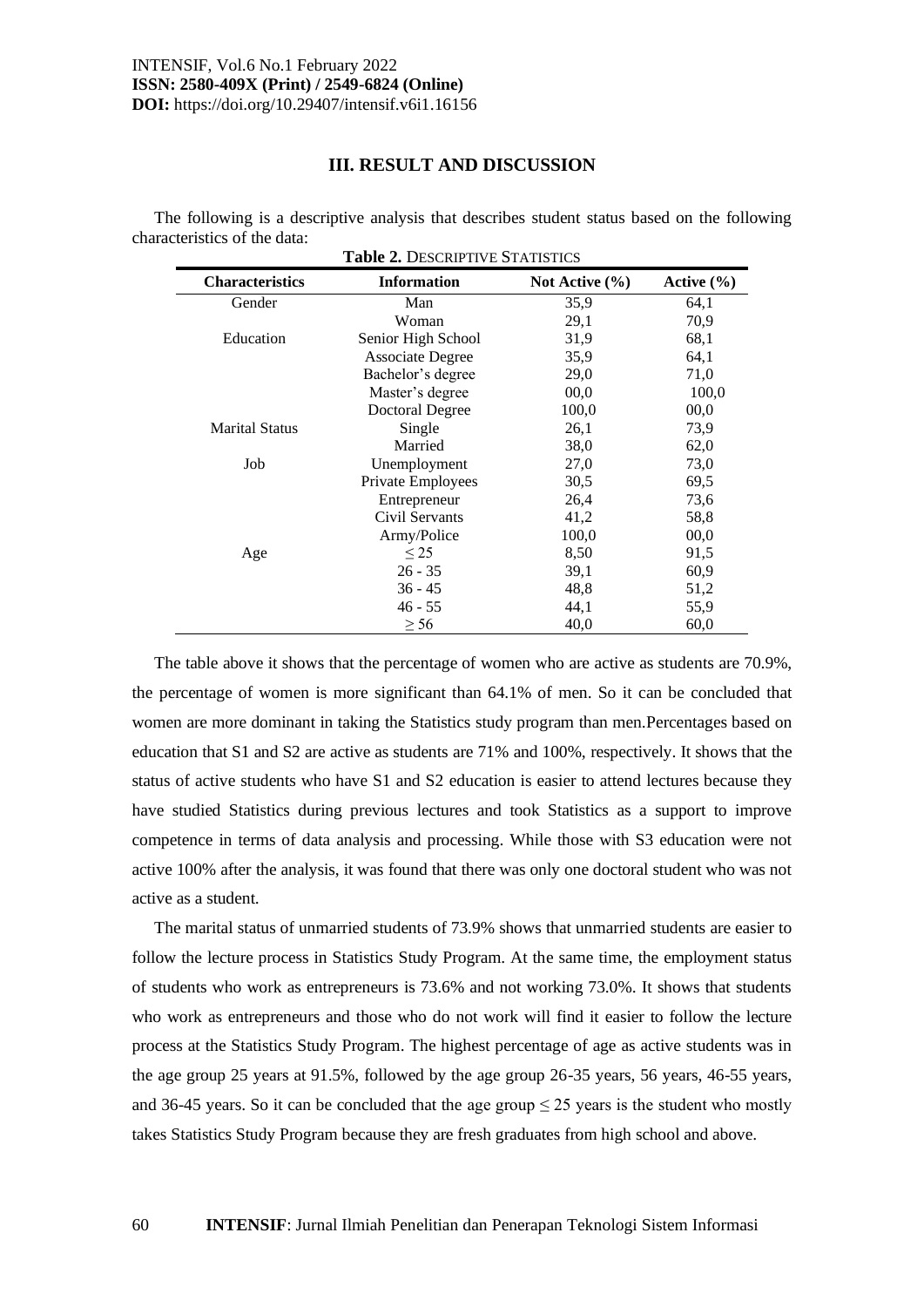CART can produce a model that is simple and easy to interpret. The resulting CART model is based on the variables. The variables affect the response and work as markers for forming a node.



**Figure 1. CART RESULT** 

In Figure 1, it can be explained that, Previously, nine independent variables affected the response of the student status of the Statistics Study Program UT. Still, after an analysis using CART, it was found that three independent variables that could affect student status (Y) were the year of initial registration  $(X6)$ , the number of registrations  $(X7)$ , and the number of registrations (X7). Credits (X8). The initial registration year for Statistics students is divided into two groups, namely the batch below 2012.2 and those above 2012.2. The class of students above 2012.2 has a relatively large active percentage of 92.8% compared to the collection below 2012.2 of 25.4%; it can be concluded that the batch of students above 2012.2 has the ability and great opportunity to complete their Bachelor of Statistics education at UT. Some of the criteria for student status are said to be active according to Figure 1 as follows:

- 1. Student status with the criteria for the initial registration year 2012.1-2012.2 taking more than 24 credits, and the number of registrations is 3-5 times, the student status is 100% active.
- 2. Student status with the initial registration year 2012.2 and the number of registrations is five times. The student status is 97.5% active.
- 3. Student status with the initial registration year above 2016.2 then the student status is 100% active.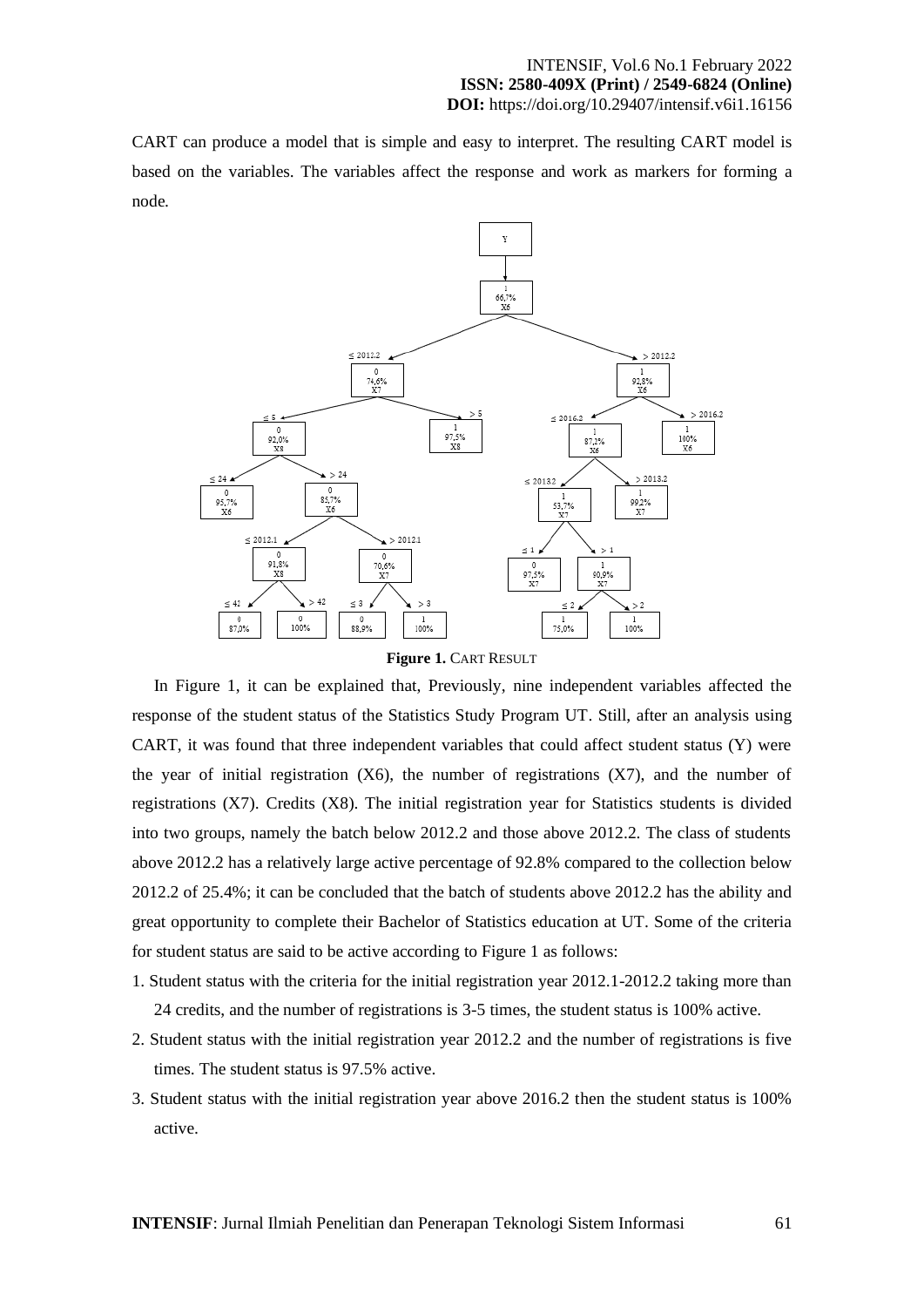Based on this research data, it can also be concluded that the saturation point of students in studying at the Statistics Study Program is students who have taken lectures for more than seven years. After analyzing using the CART method, the authors build the Ensemble method, which is used to improve the accuracy of the classification of student status by using the development of the CART method, namely RF.



## **Figure 2.** ORANGE APP ON CART AND RF

The picture above explains that the application used in this study is the Orange application. Orange is an open-source data mining software. Figure 2 illustrates that this study aims to apply the CART and RF methods and compare the two methods. The two methods have good accuracy in classifying the active status of Statistics students based on cross-validation results on training data and testing data.

|                       | RF (%)            |               | CART (%)          |               |
|-----------------------|-------------------|---------------|-------------------|---------------|
| <b>Student Status</b> | <b>Not Active</b> | <i>Active</i> | <b>Not Active</b> | <b>Active</b> |
| Not Active            | 97.99             | 2.01          | 93.97             | 6,03          |
| Active                | 3.72              | 96.28         | 3,87              | 96,13         |

**Table 3.** RESULTS OF RF AND CART DATA TRAINING

Based on the results above, it can be explained that the RF training data is better in determining the accuracy level of classification of inactive students by 97.99% than CART by 93.97%, and it is also better in determining the accuracy level of classification of active students by 96.28%. of CART by 96.13%.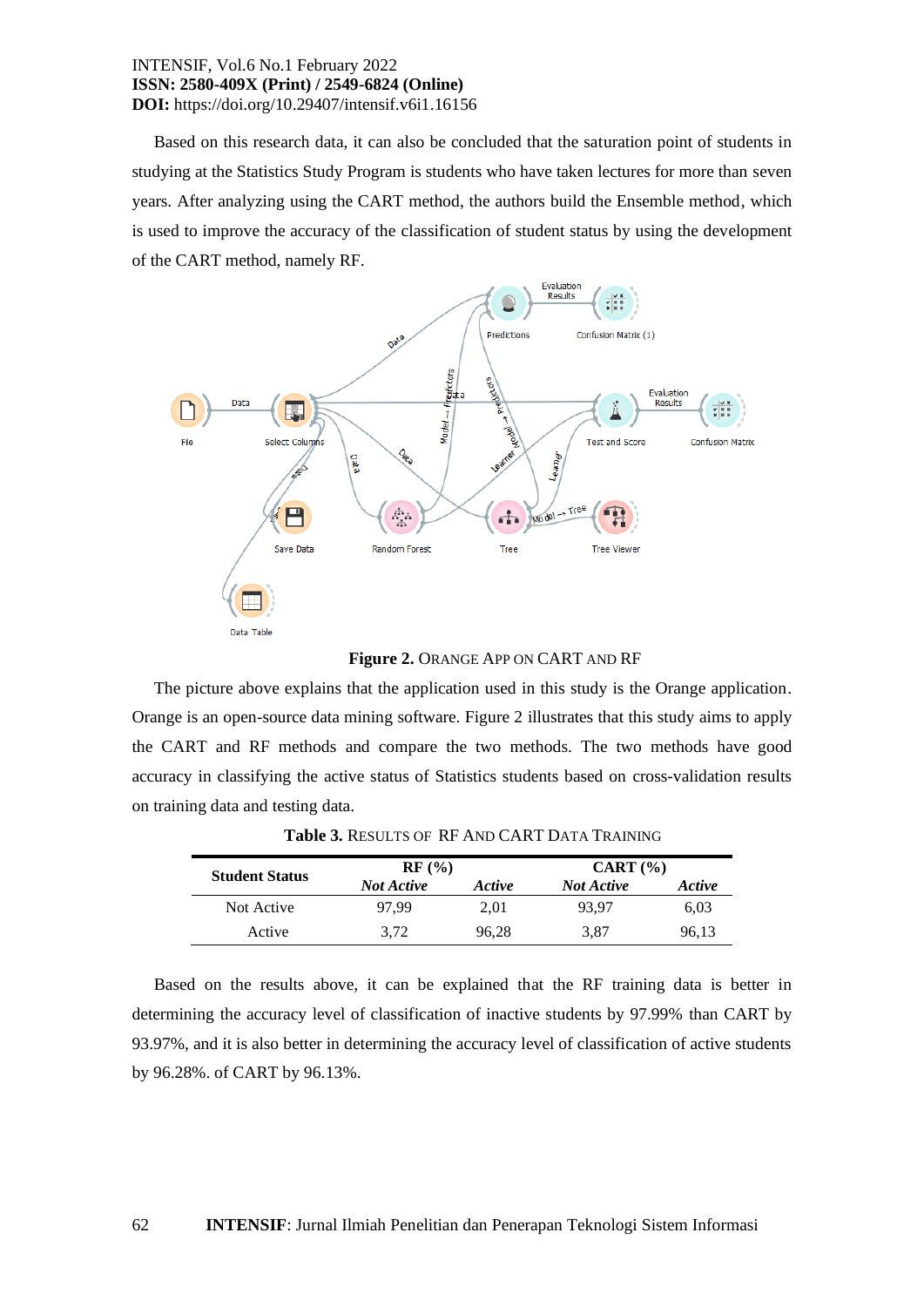| <b>Performance Measures</b>                             | <b>Method</b> |             |
|---------------------------------------------------------|---------------|-------------|
| <b>Classification Method of</b><br><b>Training Data</b> | RF            | <b>CART</b> |
| Sensitivity                                             | 0,9292        | 0,9237      |
| Specificity                                             | 0,9897        | 0,9697      |
| 1-APER                                                  | 0,9685        | 0,9541      |
| Press's Q                                               | 918,1644      | 862,8107    |
| <b>AUC</b>                                              | 0.9850        | 0.9630      |

**Table 4.** PERFORMANCE MEASURES CLASSIFICATION METHOD OF TRAINING DATA

Based on the evaluation model results in table 5, it can be explained that in the training data, the RF sensitivity value is more significant than CART at 0.9292. It means that the student status data is classified as inactive at 92.92%. The RF specificity value is more significant than CART at 0.9897, which means that the student status is classified as active at 98.97%. The value of 1- APER RF can increase the accuracy of CART classification in general. The value of Press's Q on RF and CART are 918.1644 and 862.8107. It is known that the critical value at a significance level of 0.01 is 6.63, so that Press's Q is greater than the critical value, so it can be concluded that the prediction results of RF and CART are significant at the 0.01 level. The AUC values on RF and CART are 0.9850 and 0.9630. Respectively, these values are in the range of 0.90 -1.00, which are included in the excellent classification criteria.

**Table 5.** RESULTS OF RF AND CART DATA TESTING

| <b>Student Status</b> | RF(%)             |               | CART (%)          |        |
|-----------------------|-------------------|---------------|-------------------|--------|
|                       | <b>Not Active</b> | <i>Active</i> | <b>Not Active</b> | Active |
| Not Active            | 94.67             | 5.33          | 90.67             | 9.33   |
| Active                | 2.69              | 97.31         | 4.04              | 95.96  |
|                       |                   |               |                   |        |

Based on the above results, it can be explained that the RF testing data is better in determining the accuracy level of classification of inactive students by 94.67% than CART by 90.67%, and it is also better in determining the accuracy level of classification of active students by 97.31%. of CART by 95.96%.

**Table 6.** PERFORMANCE MEASURES CLASSIFICATION METHOD OF TESTING DATA

| METHOD OF TESTING DATA                          |          |             |  |
|-------------------------------------------------|----------|-------------|--|
| <b>Performance Measures</b>                     | Metode   |             |  |
| Classification Method of<br><b>Testing Data</b> | RF       | <b>CART</b> |  |
| Sensitivity                                     | 0,9467   | 0,9189      |  |
| Specificity                                     | 0,9731   | 0,9532      |  |
| 1-APER                                          | 0,9642   | 0,9418      |  |
| Press's Q                                       | 385,2908 | 349,0492    |  |
| <b>AUC</b>                                      | 0,9830   | 0.9500      |  |

Based on the evaluation model results in table 6, it can be explained that in the testing data, the RF sensitivity value is more significant than CART at 0.9467. It means that the student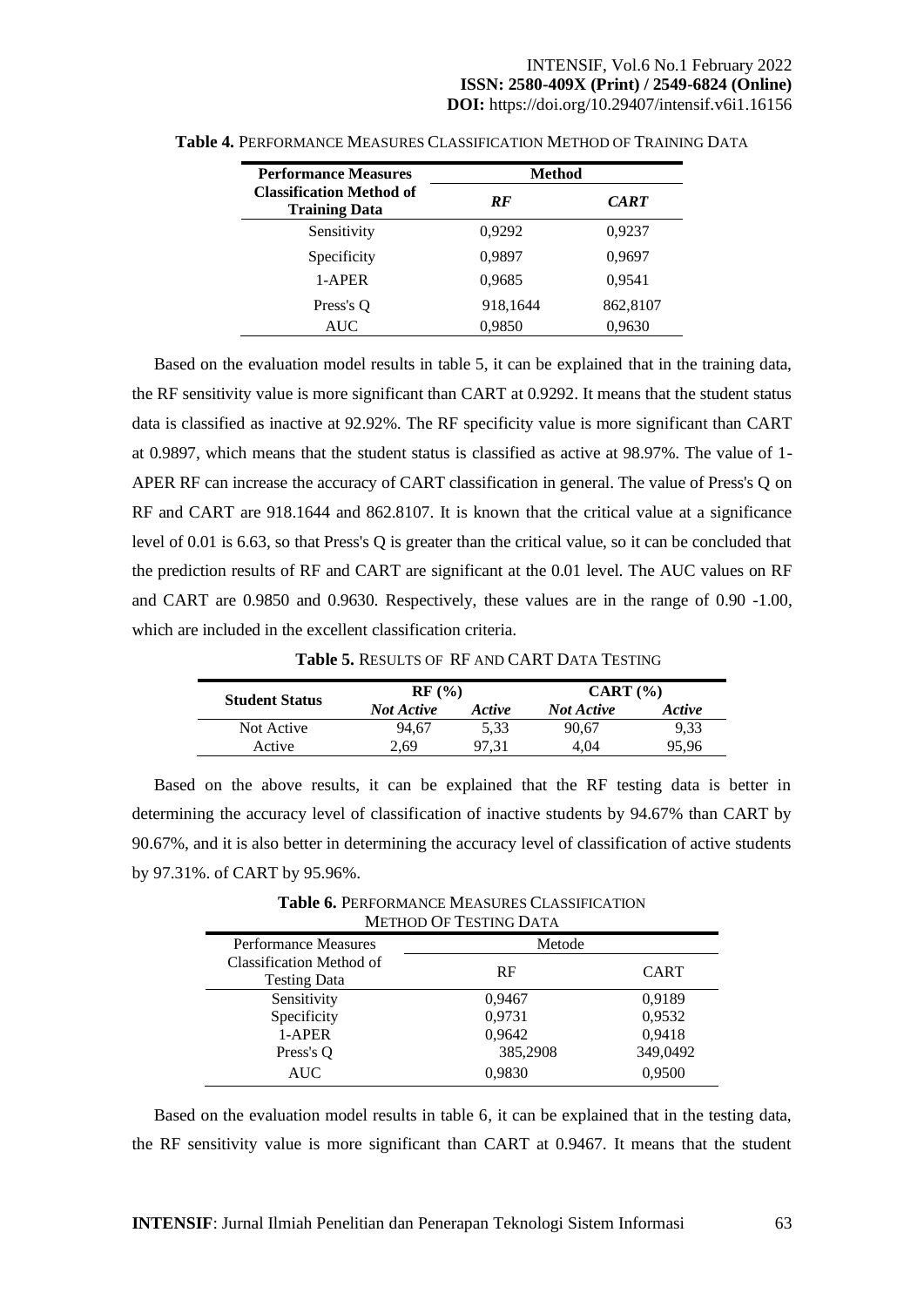status data is classified as inactive at 94.67%. The RF specificity value is more significant than CART at 0.9731, which means that the data student status is rightly classified as active by 97.31%. The value of 1-APER RF can increase the accuracy of CART classification in general. The value of Press's Q on RF and CART are 385.2908 and 349.0492, respectively. It is known that the critical value at a significance level of 0.01 is 6.63, so Press's Q is greater than the critical value, so it can be concluded that the prediction results of RF and CART are significant at the 0.01 level. The AUC values on RF and CART are 0.9830 and 0.9500, respectively. These values are in the range of 0.90 -1.00, included in the excellent classification criteria.

## **IV. CONCLUSION**

The parameters in classifying the status of Statistics Study Program students using the CART method are nine parameters consisting of gender, age, education, marital status, job, initial registration year, number of registrations, credits, and GPA. Based on the results of the CART analysis, parameters that affect student status are obtained, namely the year of initial registration, number of registrations, and credits. The results of the analysis of RF training data are better in determining the accuracy level of classification of inactive students by 97.99% than CART, which is 93.97%, and RF has a classification accuracy of active students of 96.28% and better than CART of 96, 13%. Likewise, the RF testing data is better in determining the accuracy level of classification of inactive students by 94.67% than CART 90.67%. It is also better in determining the classification accuracy of active students 97.31% from CART of 95.96%. So based on these results, RF can improve the accuracy performance on student status data with a difference in the percentage of CART by 1.44% in training data and testing data by 2.24%.

## **REFERENCES**

- [1] S. Hasanah and S. Permatasari, "Metode Klasifikasi Jaringan Syaraf Tiruan Backpropagation Pada Mahasiswa Statistika Universitas Terbuka," vol. 14, no. 2, pp. 243–252, 2020, doi: 10.30598/barekengvol14iss2pp249-258.
- [2] S. H. Hasanah, "Multivariate Adaptive Regression Splines ( MARS ) for Modeling The Student Status at Universitas Terbuka," vol. 7, no. 1, pp. 51–58, 2021, doi: https://doi.org/10.15642/mantik.2021.7.1.51-58.
- [3] C. D. Sutton, "Classification and Regression Trees, Bagging, and Boosting," Handb. Stat., vol. 24, no. 04, pp. 303–329, 2005, doi: 10.1016/S0169-7161(04)24011-1.
- [4] R. Maclin, "Popular Ensemble Methods : An Empirical Study Popular Ensemble Methods : An Empirical Study," J. Artif. Intell. Res., vol. 11, no. July, pp. 169–198, 2016.
- [5] M. van Wezel and R. Potharst, "Improved customer choice predictions using ensemble methods," Eur. J. Oper. Res., vol. 181, no. 1, pp. 436–452, 2007, doi: 10.1016/j.ejor.2006.05.029.
- [6] L. Breiman, "Bagging predictors," Mach. Learn., vol. 24, no. 2, pp. 123–140, 1996, doi: